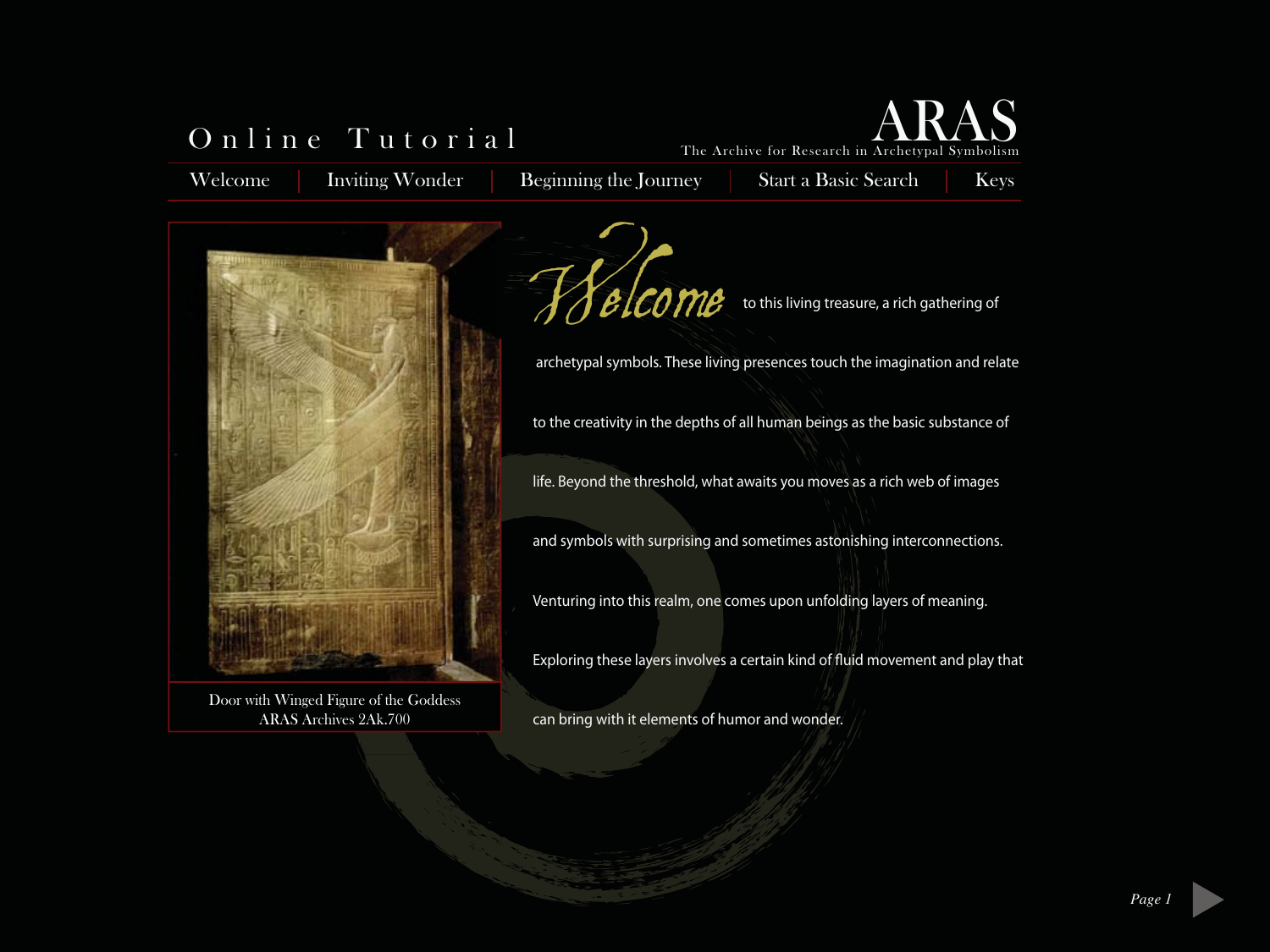# Inviting Wonder

The journey into the Archive often begins with a dream image, an inspiration, an interest in a motif, a wondering. A beginning image can serve, like Ariadne's thread, as a line to follow through the myriad entries in the Archive. Many individuals naturally enter the collection from a visual perspective and find the images lead deeper and deeper into meanings and understandings. These images are archetypal and do not necessarily relate to things concrete so much as things perceived indirectly. There is a kind of play involved in tracing the archetypal image and its symbolic facets that point beyond the thing itself. There is a play, too, involved in not holding too tightly to a word or image, yet, at the same time, staying with the image and its meanings without identifying oneself with it.

## Beginning the Journey If you are looking for a source of inspriration, try selecting **Search** and then select **Discover**. This will bring up a montage. You may then click an image as it floats across the screen to see the image's record details. Once you have clicked an image, selecting **Discover** a second time on the drop-down menu will take you to a new motif. (Keys such as this are interspersed throughout the tutorial.)

For the purpose of this tutorial, we will work with a particular image. Imagine that the image of a fish appears in a dream and reappears over the course of a week in various forms—maybe on the radio as the name of a band or on the license plate of the car in front of you. Maybe fish shows itself on the cover of a magazine or in a painting with swirling koi in a gallery window. However it shows up, you feel that somehow something is trying to catch your attention by revisiting you. By giving the image your attention, not necessarily to figure it out, but to tend the deeper mysteries it may reveal, you can loosen formulated, fixed ideas and allow greater insight to emerge. A woman shares a dream:

I am walking behind my female friend along a narrow walkway of stones next to a rolling river. Because it is stormy, the river is rushing and the air is brisk. The mist engulfing us is a light rain. We are next to the shoreline and the water is clear enough that I can see three large salmon swimming with the current. Every ten feet or so, we decide whether or not to dip our feet into holes in the pathway. It is a ritual or a cleansing process. I follow my friend's lead and we are completely immersed in the exercise. Our walk is rhythmical and fluid, like a graceful dance. We are both wearing long, white, flowing dresses that blow in the wind as we dip, swirl. Water is all around us, at our feet and in the misty air. The sound of moving water is deafening. I am not sure whether it is dawn or dusk and the light is spectacular--a golden glow. We are part and particle of nature, part of the earth around us, part of everything.

The dreamer feels the dream fish calls to her as a particularly charged image. A first step in engaging the image might be to find a basic photograph or to draw a picture actively re-imagining or recalling the qualities of the dream fish. Using the Archive, one may relate with fish by exploring the various record summaries that have associations to fish. The collection contains a wide scope of motifs gathered from a multitude of cultures in many forms including: artistic, mythological, ritualistic, spiritual, philosophical, and religious. Fish touch into each of these realms as they are found in images of art and story across the history of human beings. Existing in the cave paintings of Lascaux, the art of Paul Klee, and the flying imagery of Chagall, fish also fill Neptune's watery realms out of which Aphrodite is born.

*Page 2*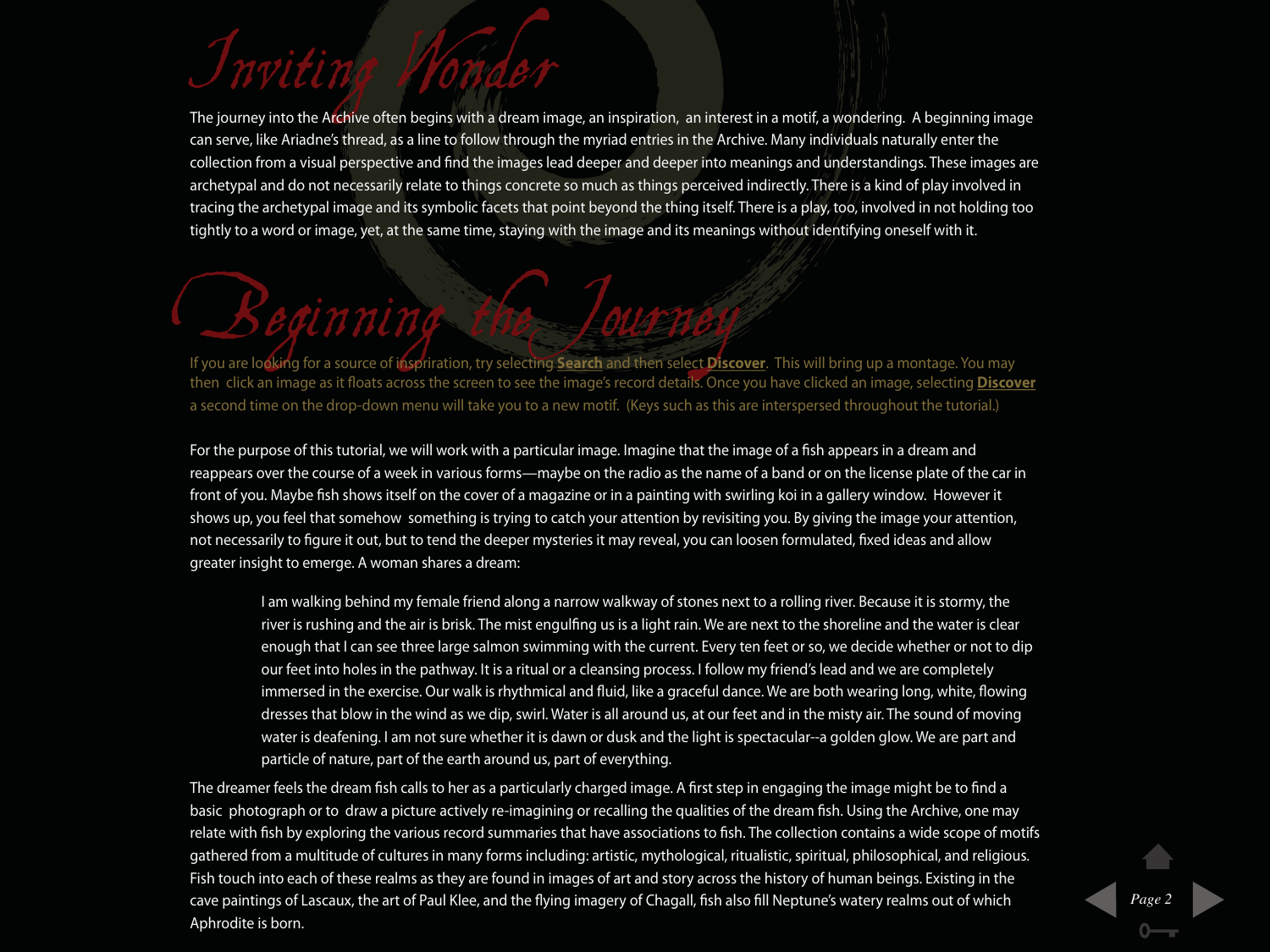For to start a basic search begins with the general topic of fish to discover if a specific record draws you to view it. Upon typing fish in the **Search the** 

This basic search begins with the general topic of fish to discover if a specific record draws you to view it. Upon typing fish in the **Search the** number to a bright years that in the general topic or non to also for a specific record and no year. **<u>Archive</u>** box, a drop-down menu appears with a list of options for various categories referencing *fish*.



In moving the cursor over the drop-down list, the different keywords are highlighted. If a selection is made inadvertently, one may choose to follow the lead or use the left arrow or back button at the top of the screen to return to the previous drop-down menu. Additionally, if you would like to change the text size, go to the View menu at the top of the page and select Zoom In or Zoom Out.

> At the top and bottom of the search Results Page, click on "See as animation," to see a flowing procession of the images found in that particular grouping. If you would like to follow an image, put the cursor over it and click.

In listening with the imagination and holding the image gently, you may find, as the dreamer did, that when scrolling over the options for fish, "fish Goddess or Woman," feels right or sounds interesting or recalls something of the quality of the dream. When this selection is highlighted, click or double-click "fish Goddess or Woman." Select the first image on this page 2Bh.801 "Fountain as a goddess with a vase."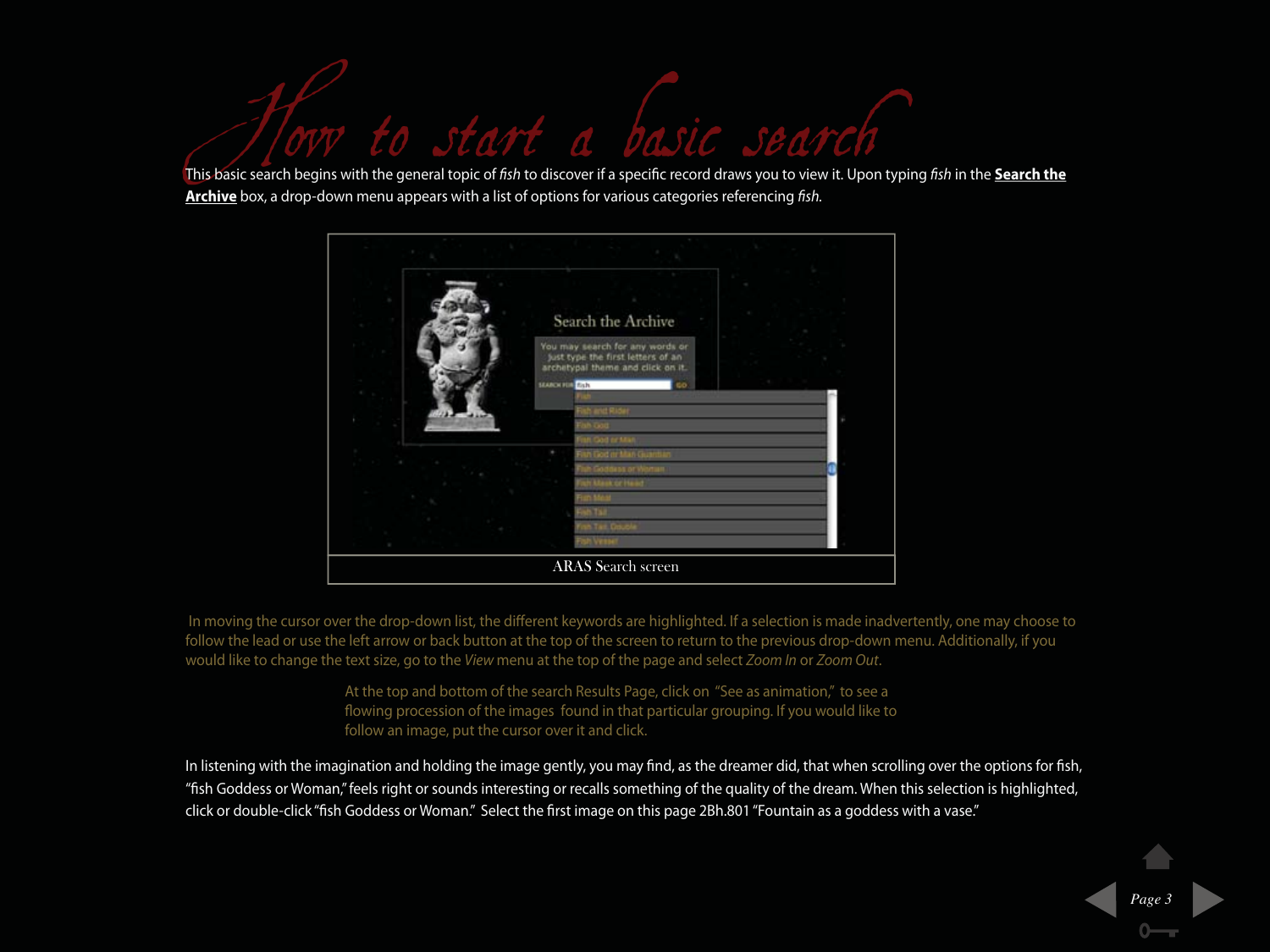

2Bh.801 Fountain As Goddess with a Vase. ... 2Bh.801 Fountain As Goddess with a Vase Probably during the reign ... waters, this unidentified fertility-goddess possessed life-giving power. Streams ...

### ARAS Search result example

*To enter the record*, place the cursor over the record number. This will change the underlined number to a bright yellow. Click on this yellow number or either one of the photographs to enter the detailed record.

*Selecting the record locator number* will show both photos in the image display screen on the left of the Main Commentary page. Alternately, if one or the other photograph is chosen, only one will display at a time.



*Visit each photograph within a record* with more than one image by clicking the left and right arrows beneath the image screen. The "Main" button will bring you back to a view of all images in the record.

*Page 4*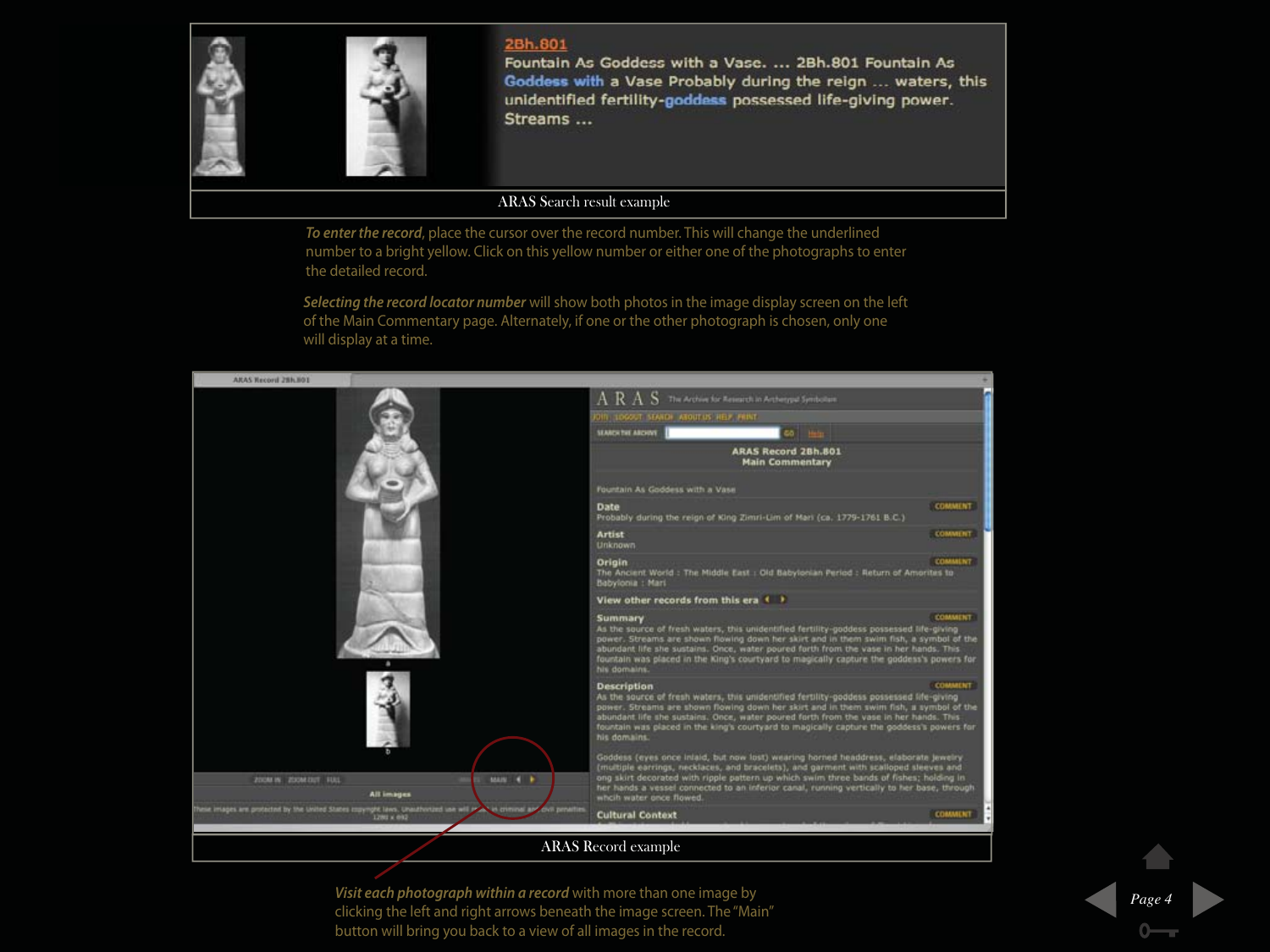

 Upon first sight of the record, the dreamer responds to the feminine figure, to the fish, flowing water, and flowing garments that relate to her dream. While reading the Main Commentary Description, the dreamer also finds things that touch her, hold meaning for her, in relation to her dream. These items are shown in bold italics in the paragraph:

As the source of **fresh waters**, this unidentified fertility goddess possessed life-giving power. **Streams** are shown **flowing down her skirt and in them swim fish**, a symbol of the abundant life she sustains. Once, water poured forth from the vase in her hands. [...]

Goddess [...] wearing horned headdress, elaborate jewelry (multiple earrings, necklaces, and bracelets), and **garment** with scalloped sleeves and **long skirt decorated with ripple pattern up which swim three bands of fishes**; holding in her hands a **vessel** connected to an inferior canal, running vertically to her base, through which **water** once **flowed**.



detail of fish in folds of dress

Select the "Zoom In" tab beneath the mages and click on the center of the area you would like to zoom in to see. By zooming in on the garment, new detail reveals itself. When enlarging an image, the screen will often show a pixelated image or one that appears blurry. Allow a moment and the image will become clearer.

To reduce the image size click the Zoom Out" button.

Fish are part of the fabric of the garment and they originate from the Goddess and from the vessel in her hands. The dreamer has, for some time, also had a strong interest in vessels and their symbolic meaning. In her further exploration, she will find how the books in the Jung Institute Library and the images of the Archive complement one another. Buffie Johnson, in her book, Lady of the Beasts, describes how the "vessel of the fish," or vesica piscis from Latin, points to the vessel as feminine, as a womb, and to fish as symbolic of generation and rebirth (224). The finned, gilled creatures appear in ceremonies and writings, in the signs of stars as astrological Pisces, and in the outline of the mandorla, which means "almond" in Italian. *Page 5*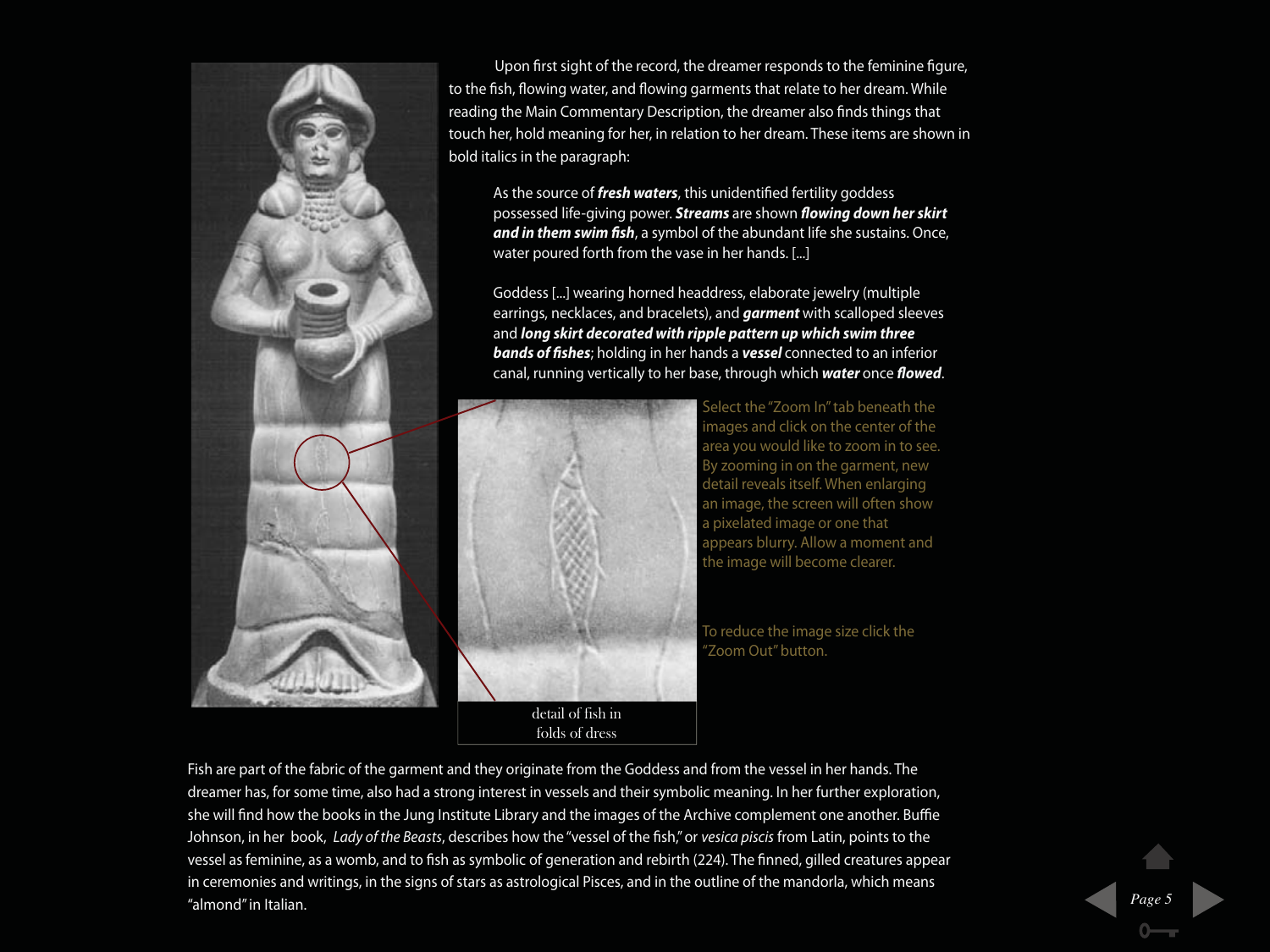The Mando

In the collection mandorlas appear in a variety of ways:



of a mandorla ARAS: 5Eo.510



Venus standing in mandorla above fruited tree ARAS: 5Fb.015





Zodiac Man within mandorla ARAS: 5Fk.042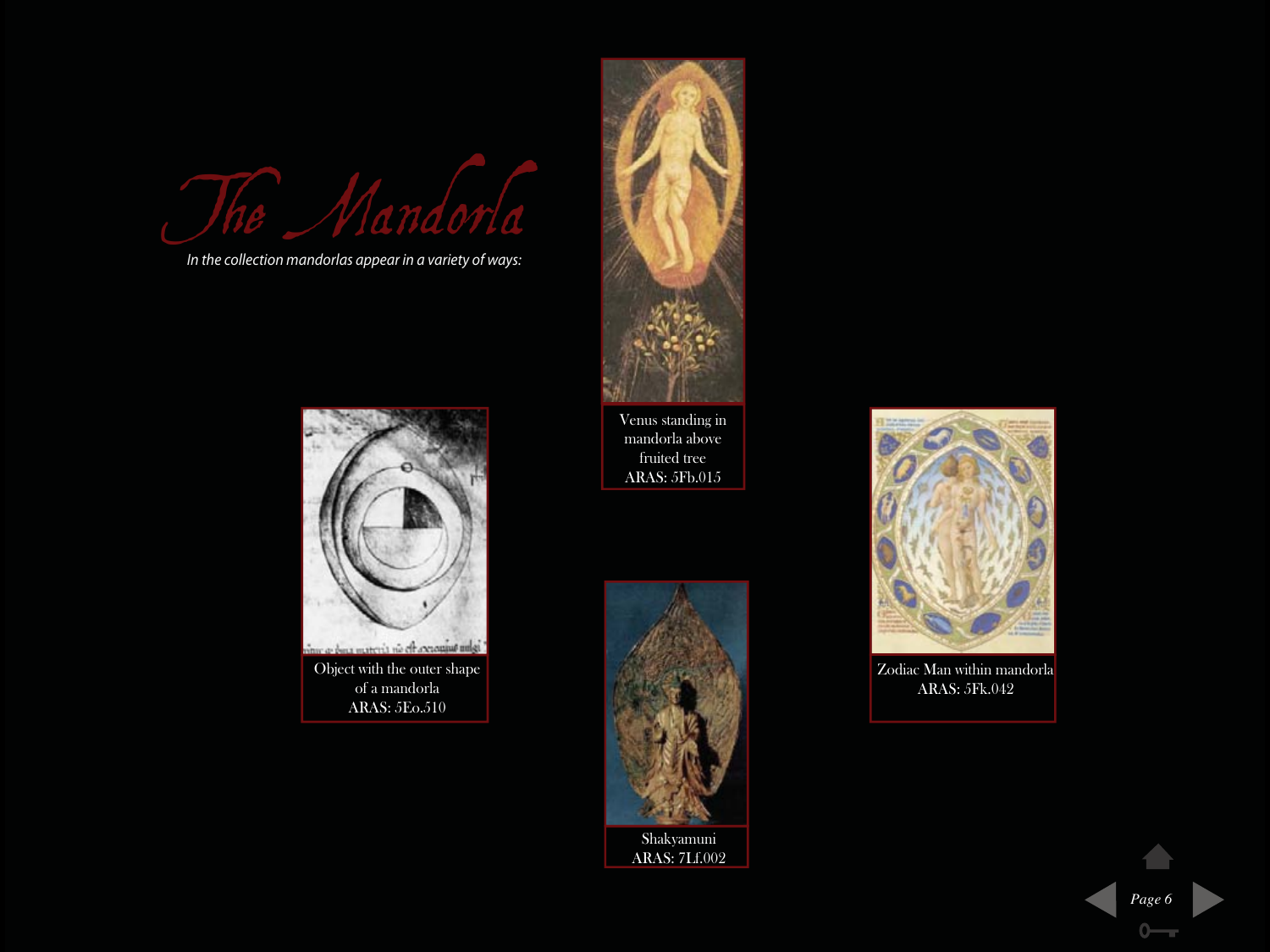Almond-shaped fish adorn the garments of the Goddess and the section titled "Cultural Context" includes a description of the vessel she holds as a source; "an ancient and potent Mesopotamian symbol of life-giving fresh waters, on which the fecundity of plant and animal life depends."

The search may lead one from the creativity of the Goddess and source of the waters of life and into an interest in more images relating to this statue, this fountain contained within the walls of the king's courtyard. Paragraph C within Cultural Context indicates another record from the same geographical location and time period, 2Bh.804, a wall painting. This painting reveals that the statue is a three-dimensional portrayal of an image in the painting. This record reveals another source of fish and water:



28h.804 The Investiture of King Zimri-Lim of Mari. ... 2Bh.804 The Investiture of King Zimri-Lim of Mari Reign of Zimri-Lim (c. 1779-1761 BCE) Unknown ... of the investiture of a sacred king receiving his power from a goddess. ...

To print the images or commentary, go to the Print menu below the ARAS page heading and use the drop-down list to highlight and select image, commentary or order slides.

For instructions on how to save images for PowerPoint presentations, go to the Help menu and select PowerPoint.

2Bh.804 detail of vessel sprouting plants 2Bh.804 detail of vessel sprouting plants<br>and streams with fish Investiture of King Zimri- Lim of Mari Investiture of King Zimri- Lim of Mari and streams with fish





The Description for 2Bh.804 states:

Lower register: Two goddesses wearing horned crowns hold vessels from which plants sprout and streams full of fishes flow.

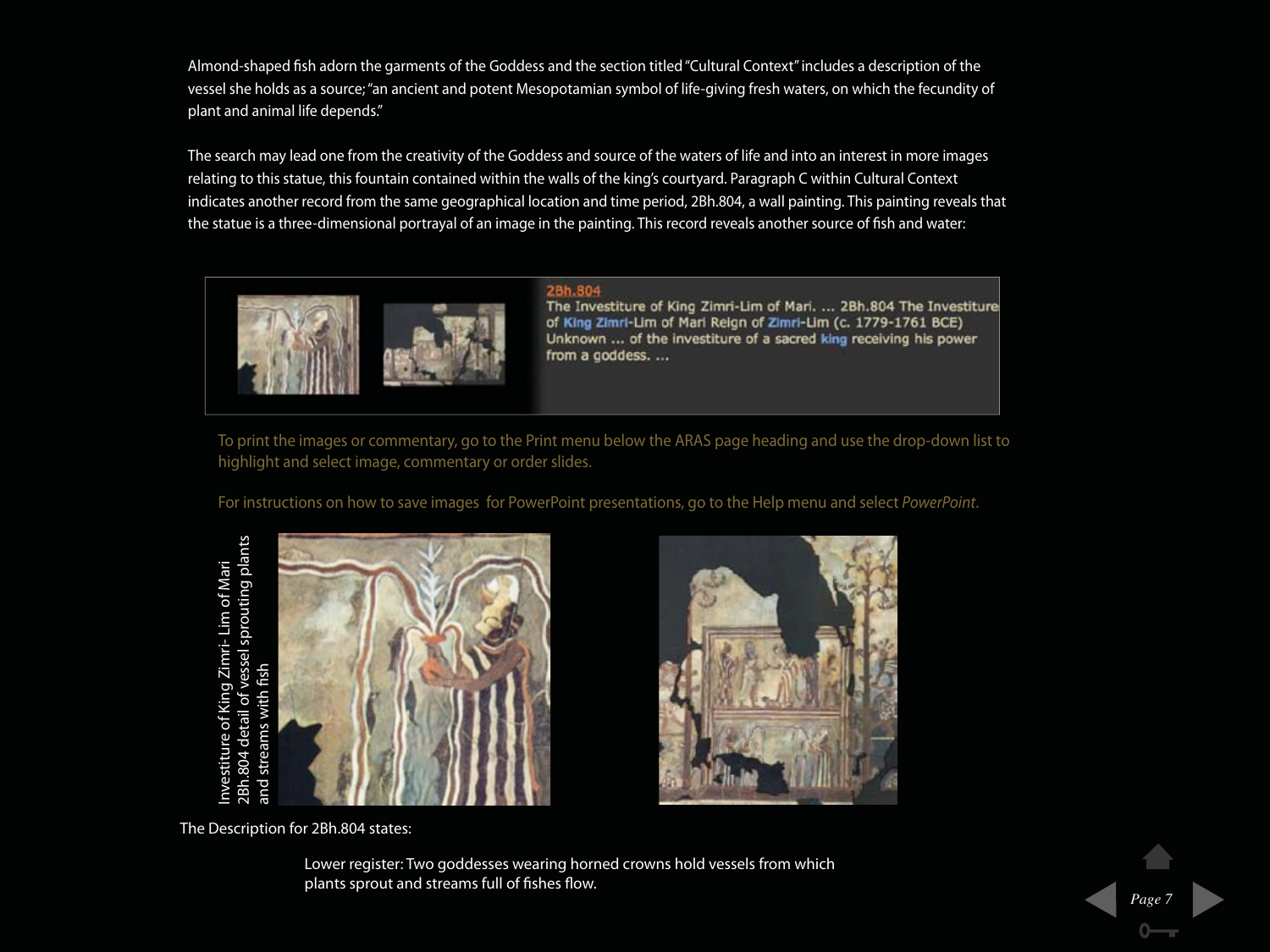An alternate way to explore images is to select "View other records from this era." Select the arrow pointing to the left and click through four records using the "View other records from this era" tool until you see the torso of a figure wearing flowing garments holding a vase pouring forth water (2Bh.329). The water and fabric echo one another in pattern and movement. In zooming in, more fish are found swimming in the "living water." As in the previous image, the fish swim in both directions, to and from the source.



When zoomed in, move the image to see other areas by placing the arrow of the mouse over a part of the image, the center for example, and clicking and holding the mouse button down. While continuing to hold the mouse button down, drag the mouse on the mousepad up and down or left and right or diagonally. If you get to an edge and cannot move further release the button and select another place on the image. If you need to exit this mode and begin again, select Full on the menu beneath the image and the image will return to the size at which it originally appeared.





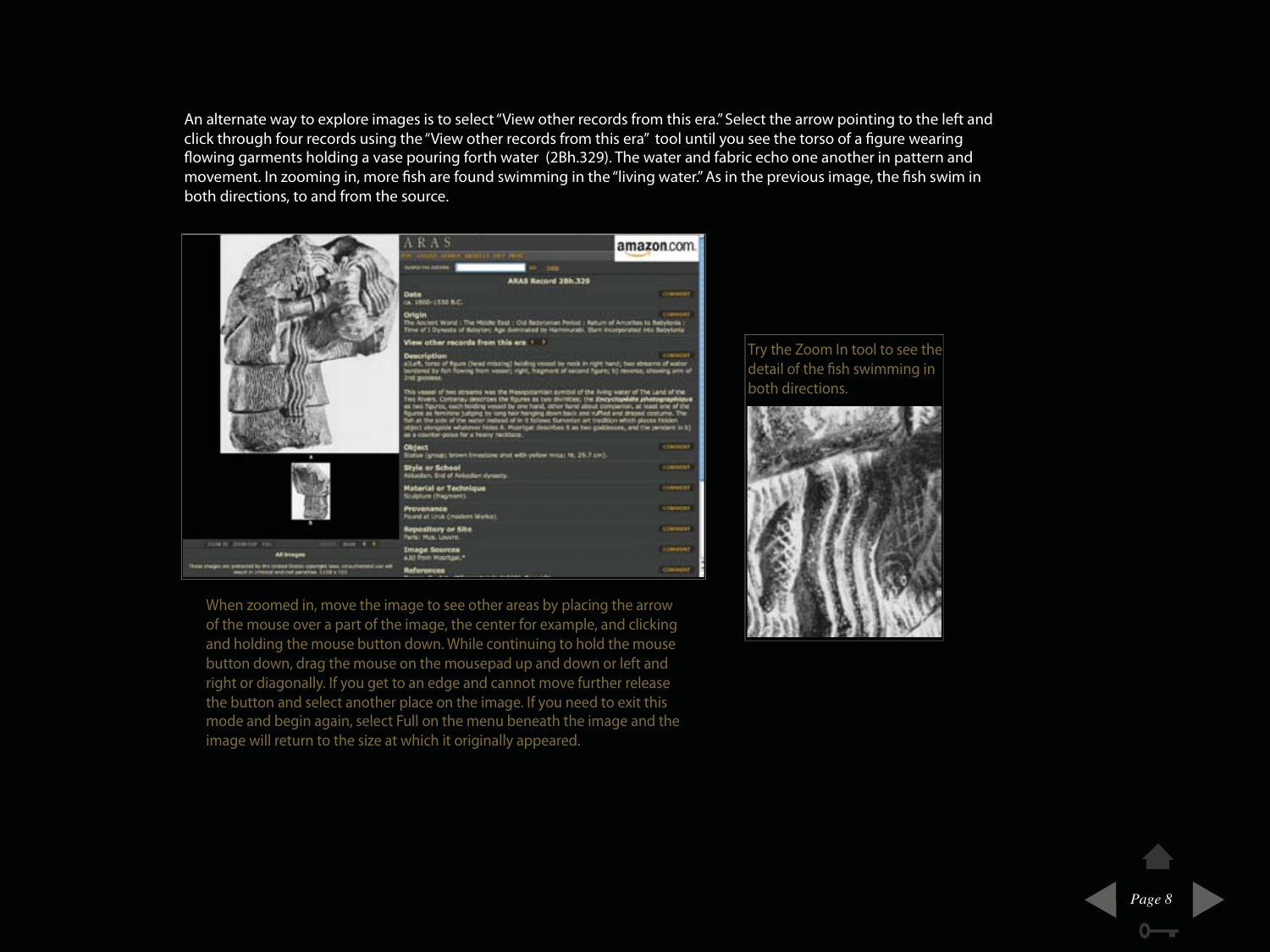The dreamer feels a connection to this image. She connects more deeply with it when she reads the Description. The text reflects words and images that hold a charge for her:

This vessel of two streams was the Mesopotamian symbol of the living water of The Land of the Two Rivers. Contenau describes the figures as two divinities; the Encyclopédie photographique as two figures, each holding vessel by one hand, other hand about companion, at least one of the figures as feminine judging by long hair hanging down back and ruffled and draped costume. The fish at the side of the water instead of in it follows Sumerian art tradition, which places hidden object alongside whatever hides it. Moortgat describes it as two goddesses, and the pendant in b) as a counter-poise for a heavy necklace.

#### Try selecting the (b) image, then return to the main screen of two images by selecting "Main".

The dreamer finds possibilities to follow from these records as each contains the quality of fluidity with commentary about vessels from which water flows resulting in continuous renewal for the land and waterways abundant with fish. She finds a resonance with the garments or robes and with the feminine, which lead her to explore Archetypes in this image at the bottom of the Main Commentary page.



This initial search might yield a new sense of the Goddess, the vessel of the feminine held in a sacred manner that honors the fluidity of life. The dreamer is touched at her core by a sense of the importance of water and how it means life for human beings. She feels acutely aware of the current situation in the world and the necessity for all beings to have access to clean water. There is an element of concern and a return to the image and the abundance, the overflowing naturalness of life. The water seems to flow both out from and into the vessel while the fish swim back toward the source. She relates to the water as faith and the vessel as containing the life-giving force, the creative spirit that continually comes forth.

This understanding might lead to a turn to explore vessels and the feminine. In the Search box type in "vessel" and go to the drop down menu to the listing that says: Vessel, Feminine. On the third page, the image that our dreamer has a resonance with is that of a Goddess, perhaps the Goddess of Love, Aphrodite (3Hd.700).

The image calls to the dreamer inciting the feeling of the motion of dancing in robes in the dream. The record states, "The gesture of exposure, (...) the arm across the body, a sign of gratitude; the offering of a dove. The latter, held against the torso was particularly popular in the Greek islands and the East."

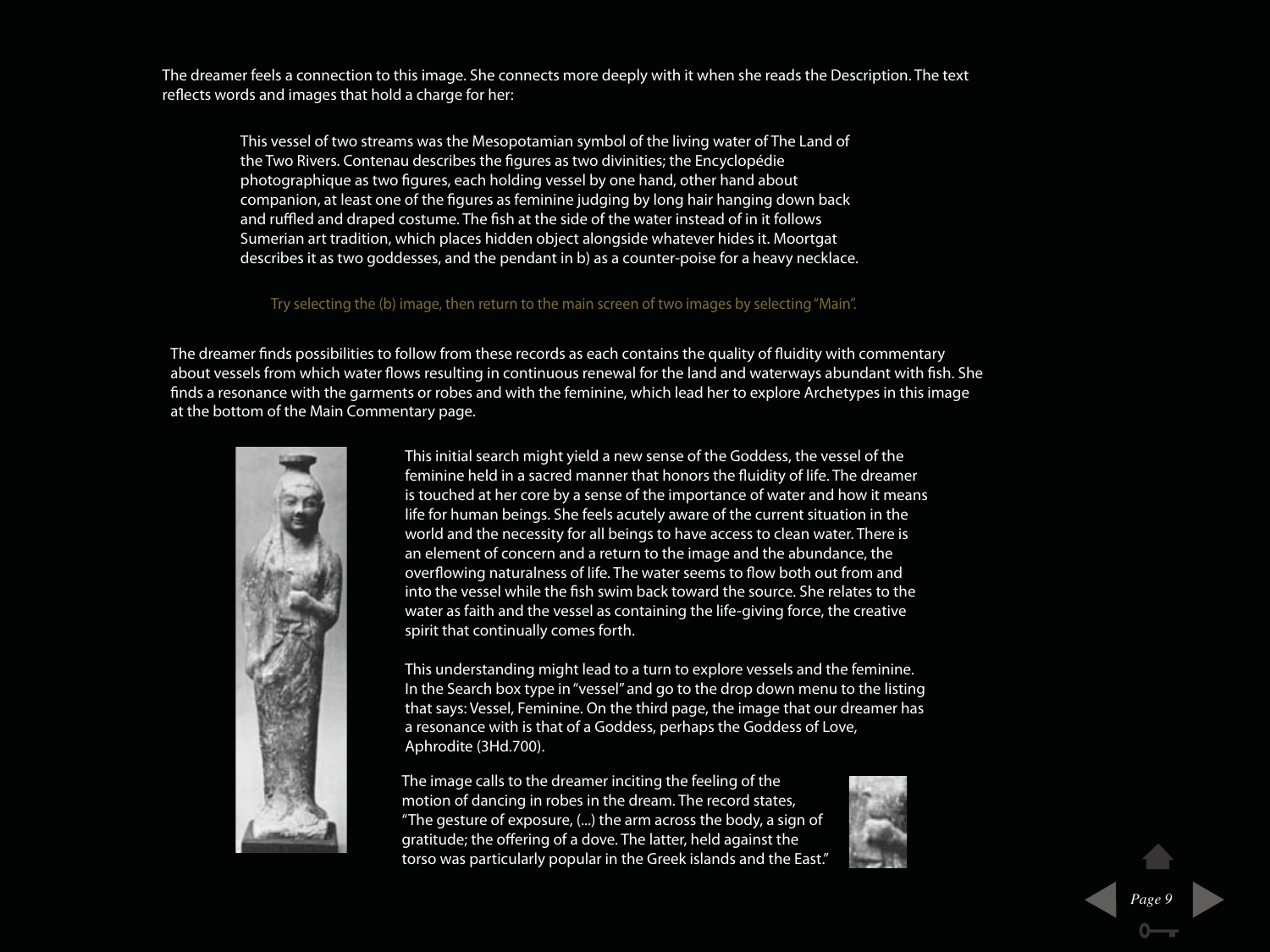Next, type "dancing" in the Search box following the thread that has a strong impact on the dreamer. The first image of dance and diaphanous dresses (2Ad.090) touches her deeply. In this image, women keep the beat while bare-chested girls perform a dance, possibly of Hathor, goddess of music and dance, love, and joy. The girls illustrate a very human quality and unity in the arching of their backs and reaching out in a scene where everyone participates. The dreamer felt a resonance with the text, firstly, under the Description section in this record and, secondly, from the Cultural Context:

> On the left of each register appear two standing women who wear short wigs and white diaphanous dresses, beneath which the outline of their bodies can be seen. (...) The dancers stand on their right legs, with torso tilted and head thrown back as they arch their backs in time to the music. In a pose of exaltation, they fully extend their left legs in a high kick while their arms are raised up in a parallel gesture. The artist has produced a visual purr by associating the tassels of the dancers with the hieroglyph for "placenta" (also shown as a white circle). (...)

> On her (Hathor's) feast day, dancers may have begun their procession at the goddess's temple, the "home of intoxication, the place of enjoyment," and danced through the streets, distributing Hathor's blessings by means of chants and ritualized movements.



The image speaks as another expression of feminine creativity with the symbol of the placenta and the presence of the goddess recalling the vesica piscis, the mandorla, and womb. "Compositions of this type were intended to perpetuate the funeral festivities for eternity, magically protecting, nourishing, and entertaining the deceased" (2Ad.090). The lyrical collaboration and fluidity of dancers connect the dreamer to the feminine where the moisture and richness of creative joy belongs as a necessary part of life and its cyclical nature of death and rebirth, of the exchange and interchange that conceals, reveals and transforms. Another portion of the record reveals:

> Hathor was perhaps the most many-sided of all the deities of the Egyptian pantheon. Especially as goddess of love -- and lust as well -- she represented powerful forces in the human psyche. She "personified effervescent divine life and passion" and thus represented urges that had to be calmed or appeased (Bleeker, 57).

Within the Archetypal Significance the record reads:

(...) With the hieroglyph for the placenta in a funerary context, this scene suggests rebirth in the next world as well as invoking fertility for the continuing of life in this world. The association of Hathor with the life of women establishes her as protectress of female experiences and activities.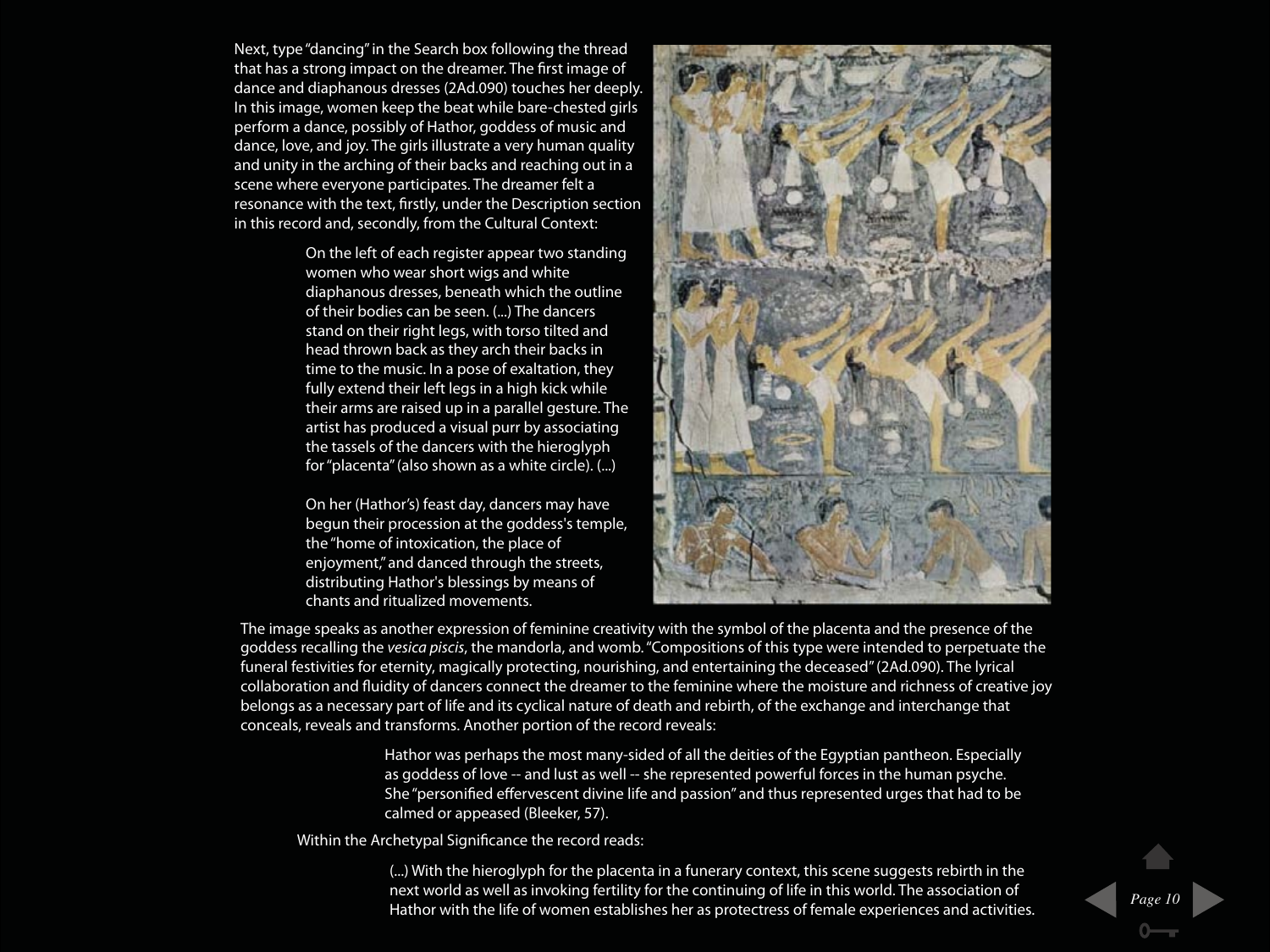The funerary festivities and dances celebrate life's joy and bring consciousness to one's individual source and associations to one's social connections and cultural heritage. The dreamer's response to the funerary rites connects her to the recent loss of someone close to her. The dancing and creativity relate to her personal creativity. In the commentary of the image, the dancers' skirts are referred to as kilts, which the dreamer also responds to due to her Celtic heritage. An individual's particular background roots them in mythological material and spiritual traditions that can be valuable places of reference.

In conjunction with her Celtic background, a return to the fish of the dream and the number three reveals an intertwined symbol of the tripartate Goddess predating the Christian meaning of the masculine trinity ascribed to it. The triangular image of the *triquetra* is made of three interwoven vesica piscis. Celtic tradition recognized the fish as a feminine symbol of return and renewal and water as a symbol for the flow of the divine feminine principle. The triquetra unites three aspects of the goddess: maiden, mother, and crone. The three parts of the whole are about birth, giving birth, and death and the continuous interplay of the web of life. Fish with their perpetually open eyes invite new perspectives and the three fish together in this image are associated with rebirth and renewal through the water of life.

Fish are considered sacred in many religious traditions. In mythology and fairytales, fish play various roles. In life, salmon born in fresh water return to the saltwater sea of their ancestors and swim upstream, revisiting their freshwater birthplace to spawn new generations. In places around the world, salmon, with their silvery skin and pinkish-red flesh, are prized as a delicious and nourishing food. In relation to the dreamer's Celtic background, the ancient Celtic symbol of salmon has associations with inspiration and prophecy, with knowledge and wisdom. Celtic mythology reveals that salmon gained wisdom by consuming the sacred hazel nuts from the well of Segais. The stories tell how one could then gain the wisdom of the well by eating this salmon.

The dreamer feels a resonance with the fluid strength of the water, with the dance, the fish in the folds of the gowns, with the triquetra, and the Celtic tale as she enters the third phase of her life for she feels the dream carries an initiatory experience traversing the maiden and mother phases and her movement into her wisdom years. She wears a necklace with a medallion over her heart containing a picture of her grandmother, her ancestress, and feels the need to grow into her nature as a wisdom keeper. By consciously holding a space for and lovingly tending these images, the dreamer has experienced a transformation within herself and touched us in her sharing.

Reference: Johnson, Buffie. Lady of the Beasts: Ancient Images of the Goddess and Her Sacred Animals. San Francisco: Harper and Rowe, 1988.

In gratitude to all those who helped in the creation of this tutorial and to those whose participation in it and exploration of it adds to its depths and wonder...

Among those, I would like to expressly thank: Richard Hassen and To the Point Design Studio, Patricia Sohl, Ami Ronnberg, Allison Langerak, Kathleen Russ, Deborah Wesley, Tom Singer, and Baruch Gould.